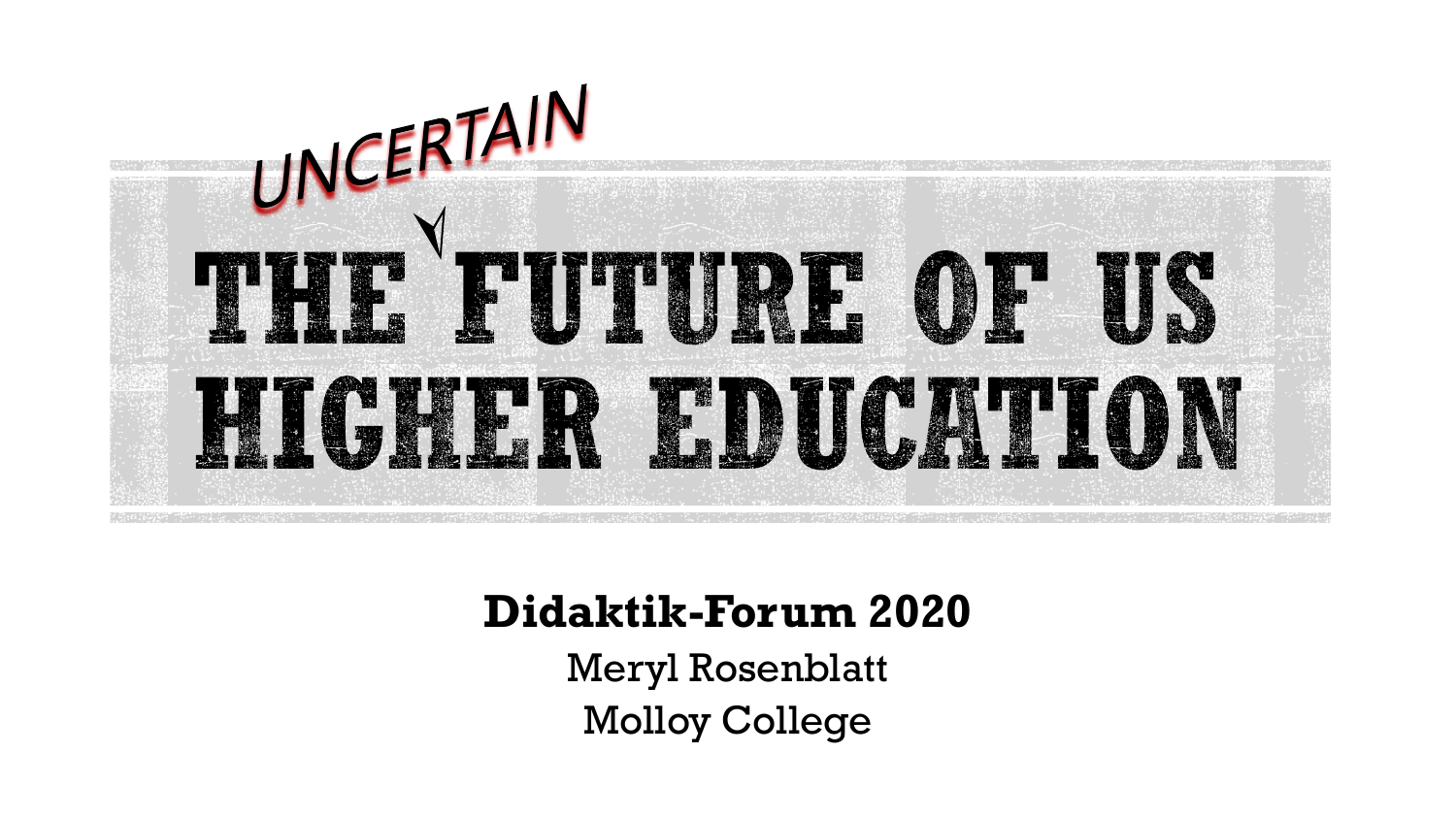#### AGENDA

#### US HIGHER ED

#### THE COVID EXPERIENCE

#### STRATEGIES FOR REOPENING

#### THE FUTURE OF HIGHER ED IN THE US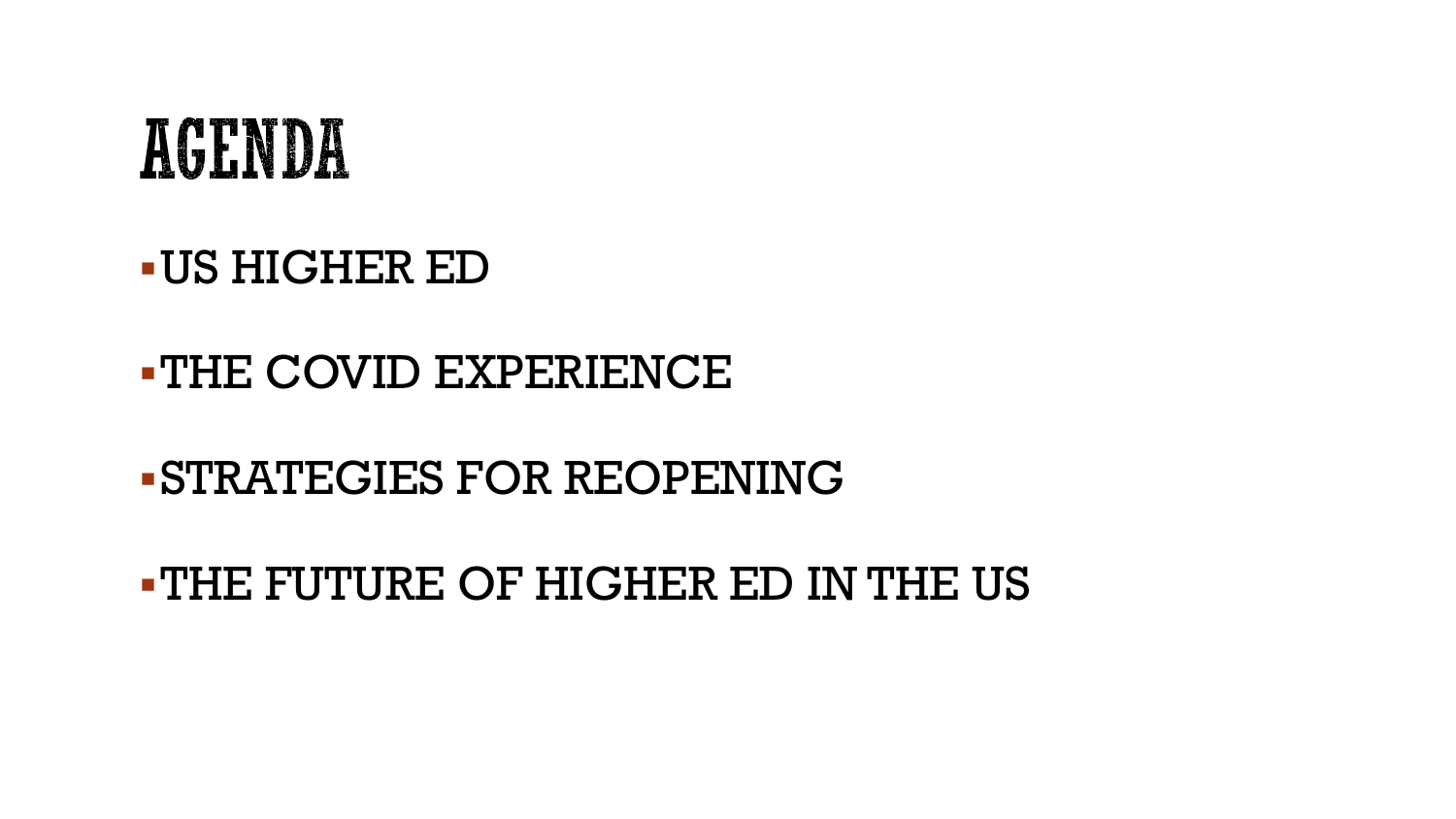# US HIGHLR ED

The price of a U.S. degree \$\$\$ Twice other developed countries

Funding cuts

- Public (75%) vs. Private (25%)
- The cost of inefficient competition
	- Operating Costs
	- Amenities
	- Sports Programs

No mechanism to control price increases

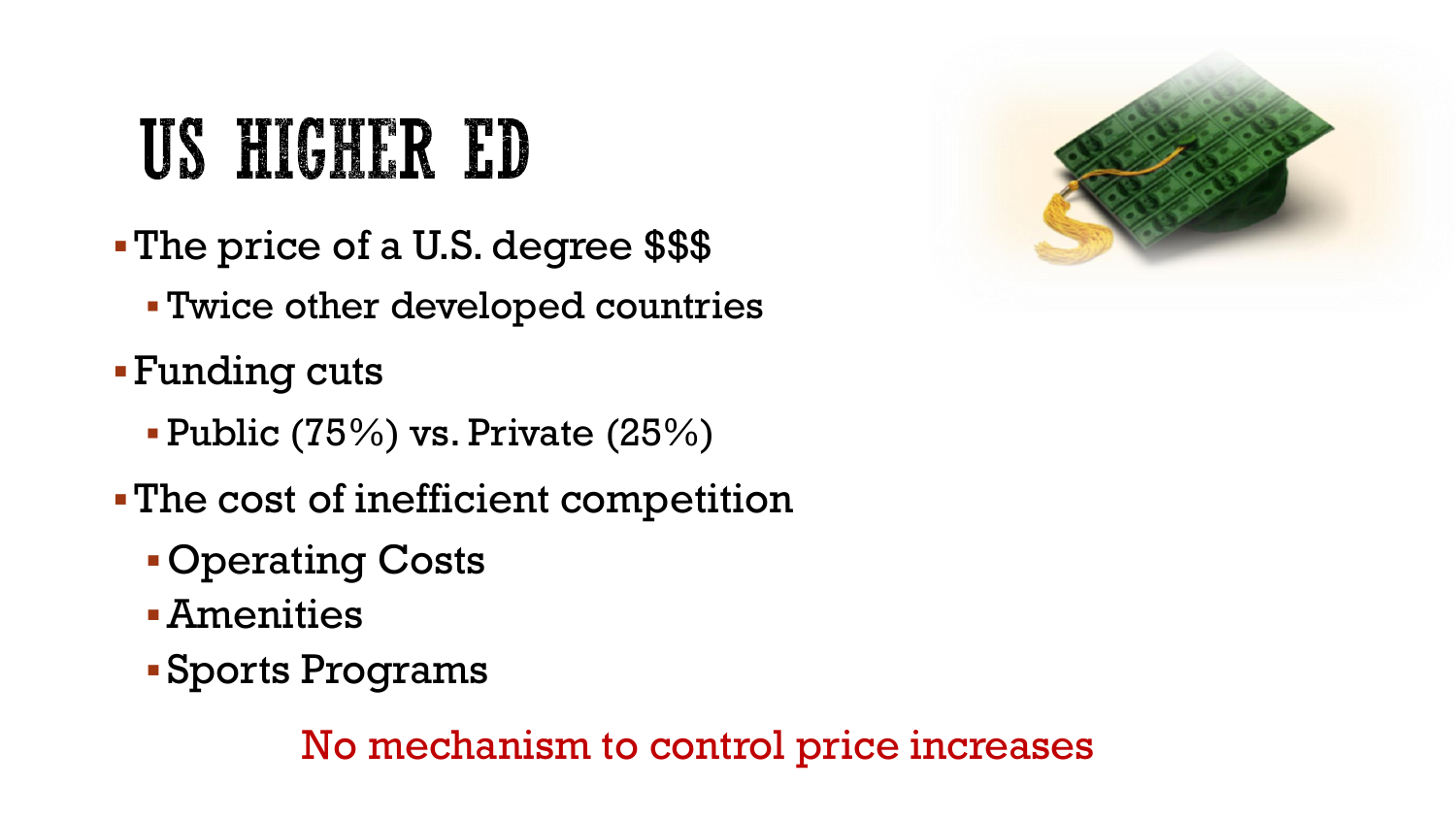### THE COVID EXPERIENCE

- More than 14 million students transitioned to remote
- Results from 19 surveys reviewed
- Majority of students experience high levels of stress
	- Academic performance
	- Financial concerns
	- Downstream effects

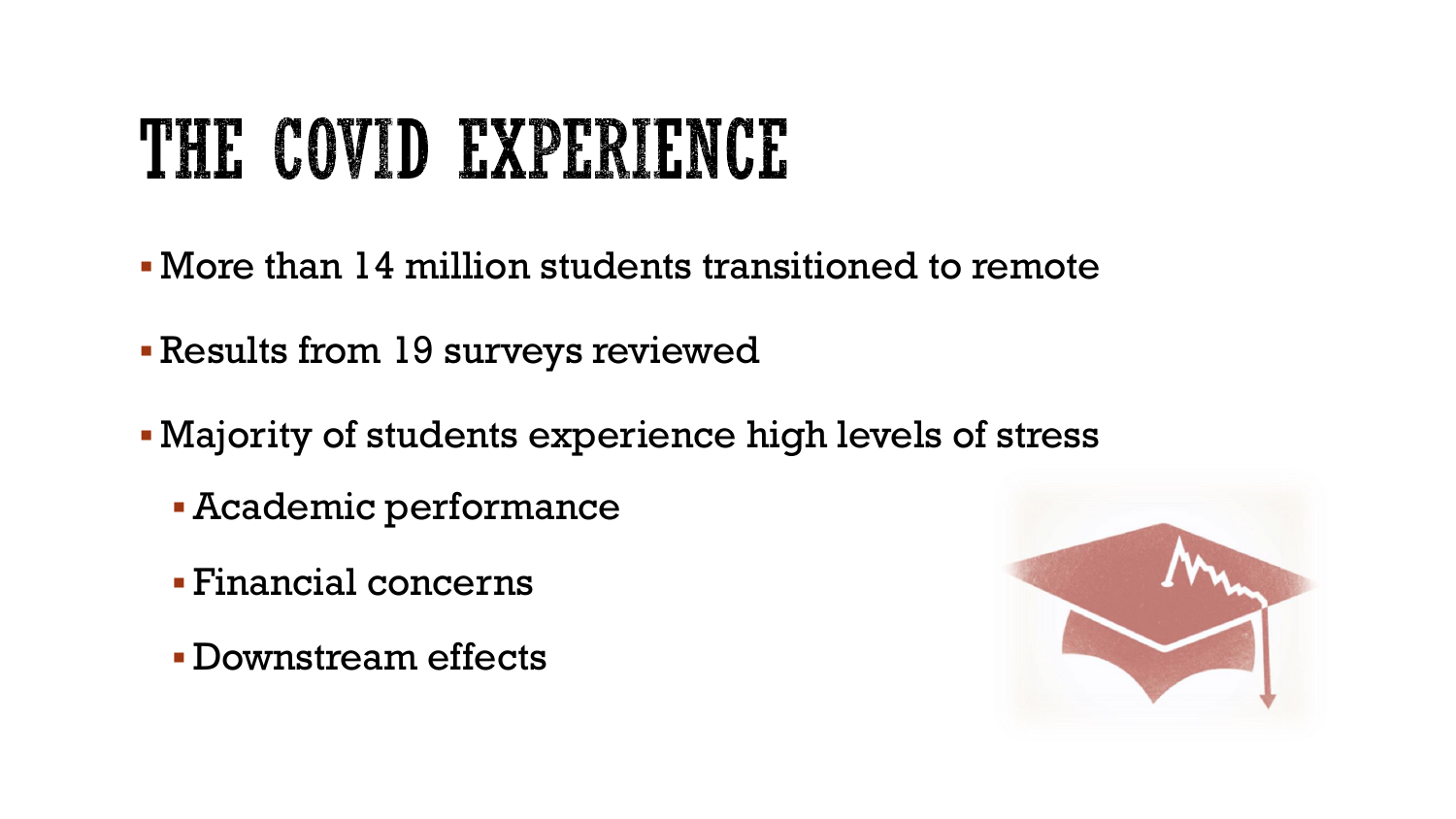### THE COVID EXPERIENCE

- Planning must address student perspectives and needs
	- Mental health support
	- Financial guidance
	- Academic engagement
	- Technology access and support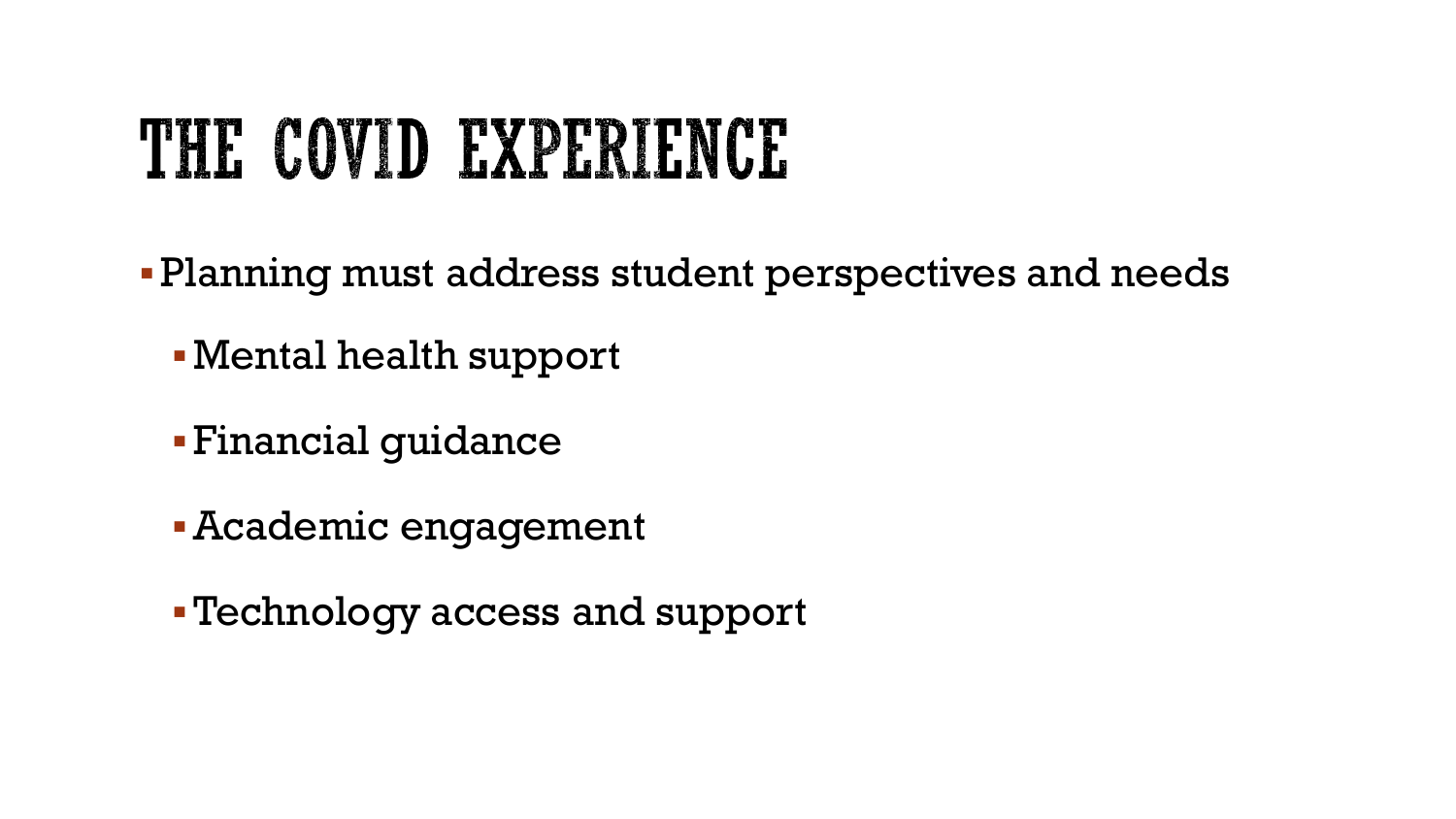# STRATEGIES FOR REOPENING

- Combination of remote, hybrid and face-to-face
- Cohort Model (Restricted network)
	- Residences
	- Classes
- Staggered class schedules
- Changing the academic calendar
- Accommodate high-risk faculty and staff
- Reopening will be one big experiment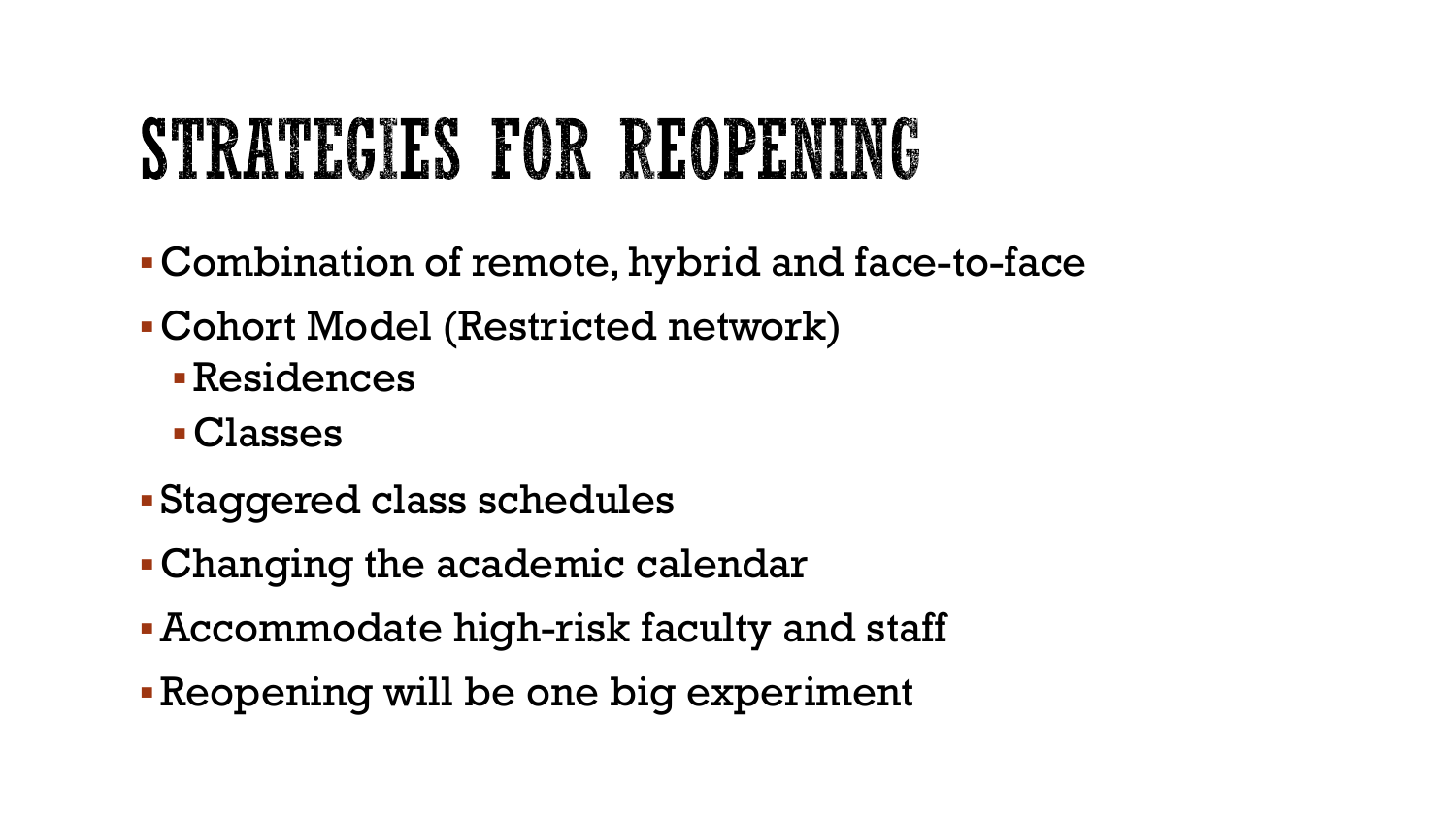### THE FUTURE OF US HIGHER ED

- 1. Reopening will be challenging
- 2. Revenues will go down, and costs way up
- 3. Colleges will maintain a major online presence
- 4. The value of in-person education will be debated
- 5. Massive online competition and consolidation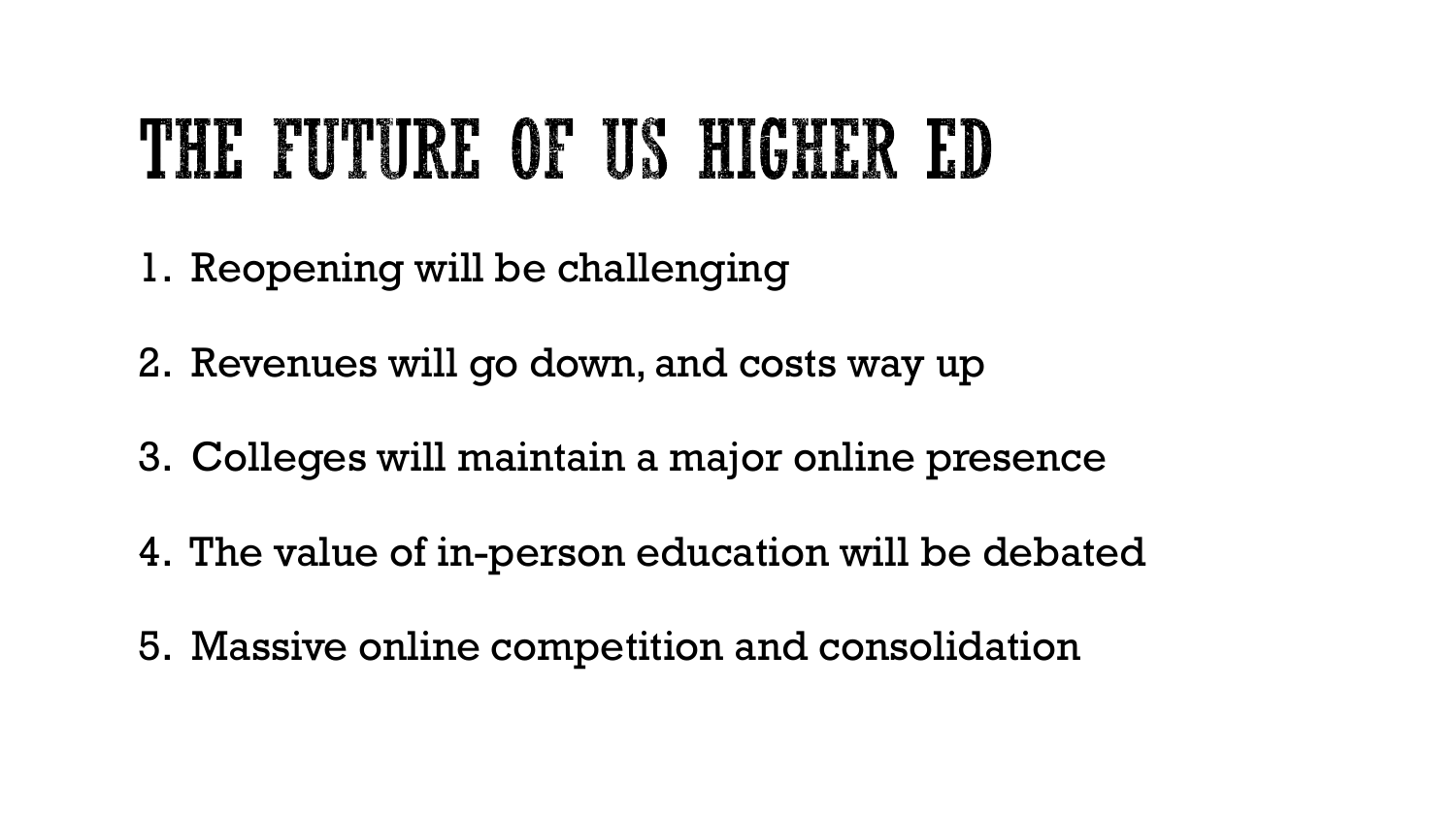### THE FUTURE OF US HIGHER ED

- 6. No federal bailout
- 7. There will be crises and closures
- 8. More corporations will enter the market
- 9. Greater inequality will result

10.Ubiquitous learning platforms will emerge